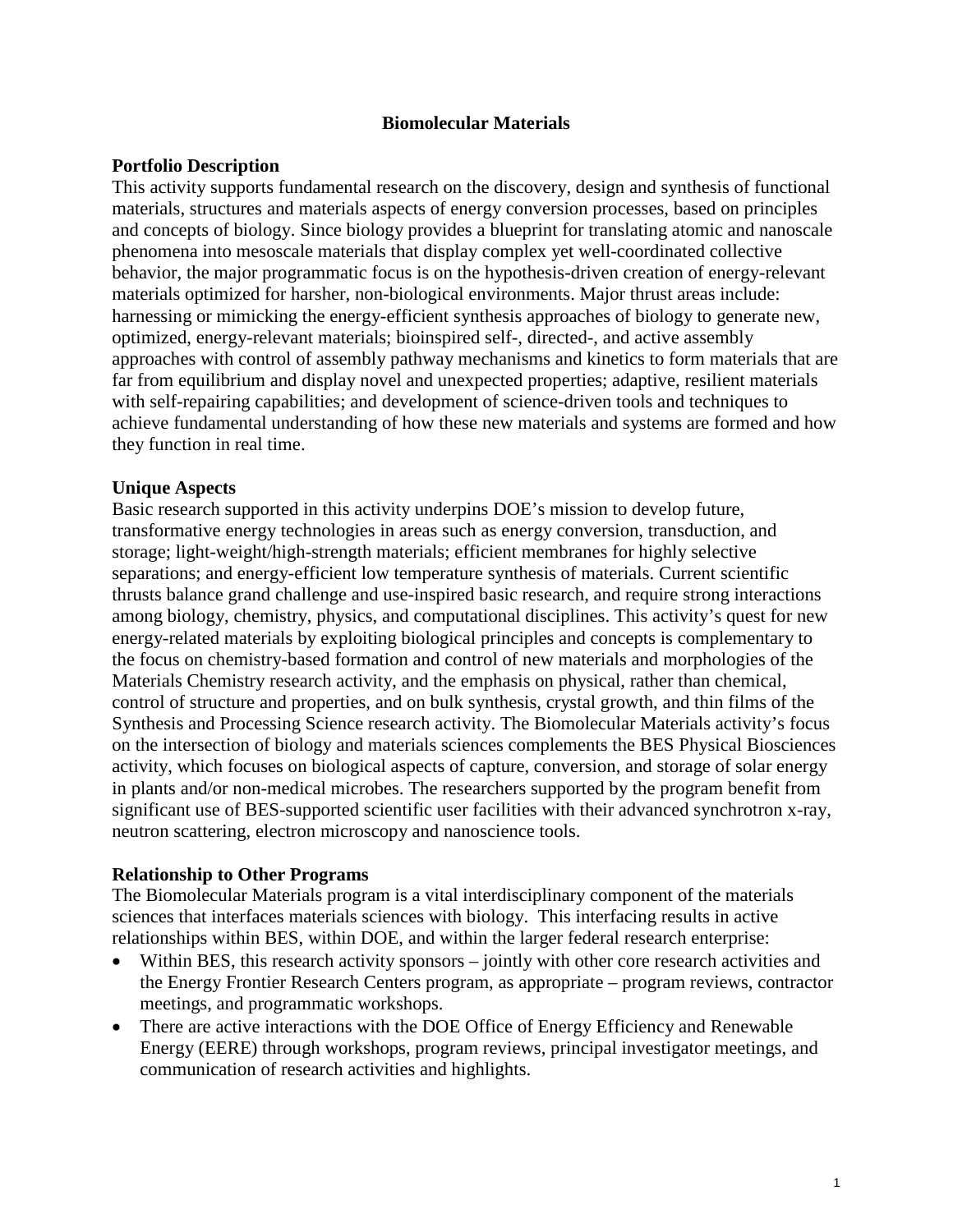- Nanoscience-related projects in this activity are coordinated with the Nanoscience Research Center activities and reviews in the Scientific User Facilities Division within BES. BES further coordinates nanoscience activities with other federal agencies through the National Science and Technology Council (NSTC) Nanoscale Science, Engineering, and Technology subcommittee, which leads the National Nanotechnology Initiative.
- Predictive materials sciences activities and the associated theory, modeling, characterization and synthesis research are coordinated with other federal agencies through the NSTC Subcommittee on the Materials Genome Initiative.
- Active interactions with the National Science Foundation through workshops, joint support of National Academy studies in relevant areas, and communication about research activities.

## **Significant Accomplishments**

The Biomolecular Materials research activity has produced several notable accomplishments that show promise of significant impact:

- Stiff polymeric materials able to spontaneously repair, a key feature of natural materials, without any external help from light, heat, or healing agents;
- The first "directed evolution" of an enzyme, capable of synthesizing semiconductors never before produced by living organisms, using a new cell-free approach;
- The fabrication of cell/silica composites and silica replicas using mammalian cells to direct complex structure formation, and the use of this process to reinforce cellular structures;
- A hybrid biological-organic solar converter that produces hydrogen from sunlight at a rate two to three times faster than that of natural photosynthesis;
- The first functional bio-nanoelectronic device that seamlessly integrates biological functions of membrane proteins with nanowire electronics;
- The first artificial solar cell that mimics the self-repair process used by plants as they convert light into energy; and
- An innovative biomimetic approach for directed formation and manipulation of colloidal assemblies that perform elaborate functions such as grasping, transporting and releasing cargo.

# **Mission Relevance**

Research supported by the Biomolecular Materials activity underpins a broad range of energy technologies such as lighter and stronger materials to improve fuel economy, membranes for making separations and purification processes more efficient, energy-efficient synthesis and assembly of functional materials, and processes that can convert light, carbon dioxide, and water to fuels.

# **Scientific Challenges**

Since biology has already figured out ways in which matter, energy, entropy, and information are organized and/or manipulated across multiple length scales, the challenge for us is to understand, adapt, and improve upon them so that it will become valuable and practical under a broader range of harsher, non-biological conditions. The major scientific challenges that drive the Biomolecular Materials activity directly correspond to four of the five scientific grand challenges in basic energy sciences, as described in the report, *Directing Matter and Energy: Five Challenges for Science and Imagination* [\(report link\):](http://science.energy.gov/~/media/bes/pdf/reports/files/gc_rpt.pdf)